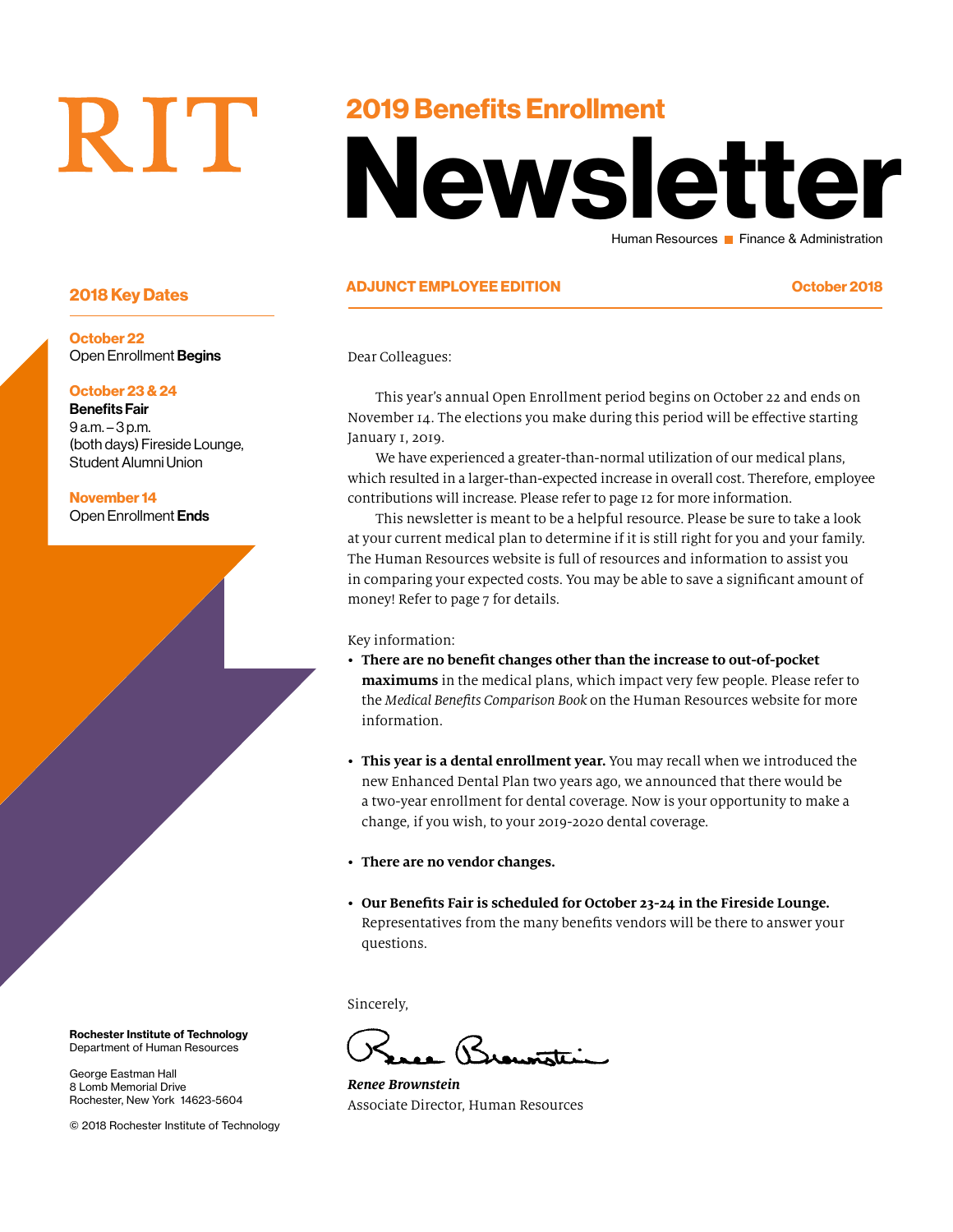# Who must enroll?

Your current medical, vision, and dental coverage automatically continues into 2019.

#### Now is your opportunity to make a change

Please remember that the Benefits Open Enrollment period is **your only opportunity to enroll, change, or cancel most of your benefits elections,** unless you have a qualified family or employment status change during the year. These events include:

- **Marriage**
- **Birth or adoption of a child**
- **Divorce**
- **Death of a spouse or dependent**
- **A change in employment** (e.g., spouse or child gaining or losing employment, or your status changing from part time to full time)

If you experience one of these events and want to elect, change, or cancel your coverage, under IRS rules, you must notify the Human Resources Department **within 31 days of the event.** Otherwise, you must wait until the next Open Enrollment for a January 1 effective date. In addition, please note that the event must be consistent with the change you want to make (e.g., changing from two-person to family coverage after the birth of a child).

**Different rules apply to changes under the dental plan.** Refer to the chart called *Mid-Year Benefits Enrollment Change Summary* on the benefits website (www.rit.edu/benefits) under "Other Resources" for more details on making mid-year changes. To add a family member, proof of eligibility is required. Please refer to the Family Member Verification link on the benefits website for more information about required documents.

#### You can make changes to the following benefits, which will be effective January 1, 2019:

- Medical
- Vision
- Dental

If you do not take action during the open enrollment period, you will not be able to make changes to these benefits during the year, except as described at the left.

#### Reminder About Dental Coverage

RIT offers a dental open enrollment every other year. This fall is the open enrollment period for dental coverage for 2019-2020. Whatever you elect for 2019 will remain in effect until December 31, 2020. *Note: You must be working to have coverage.*  Refer to details on page 4.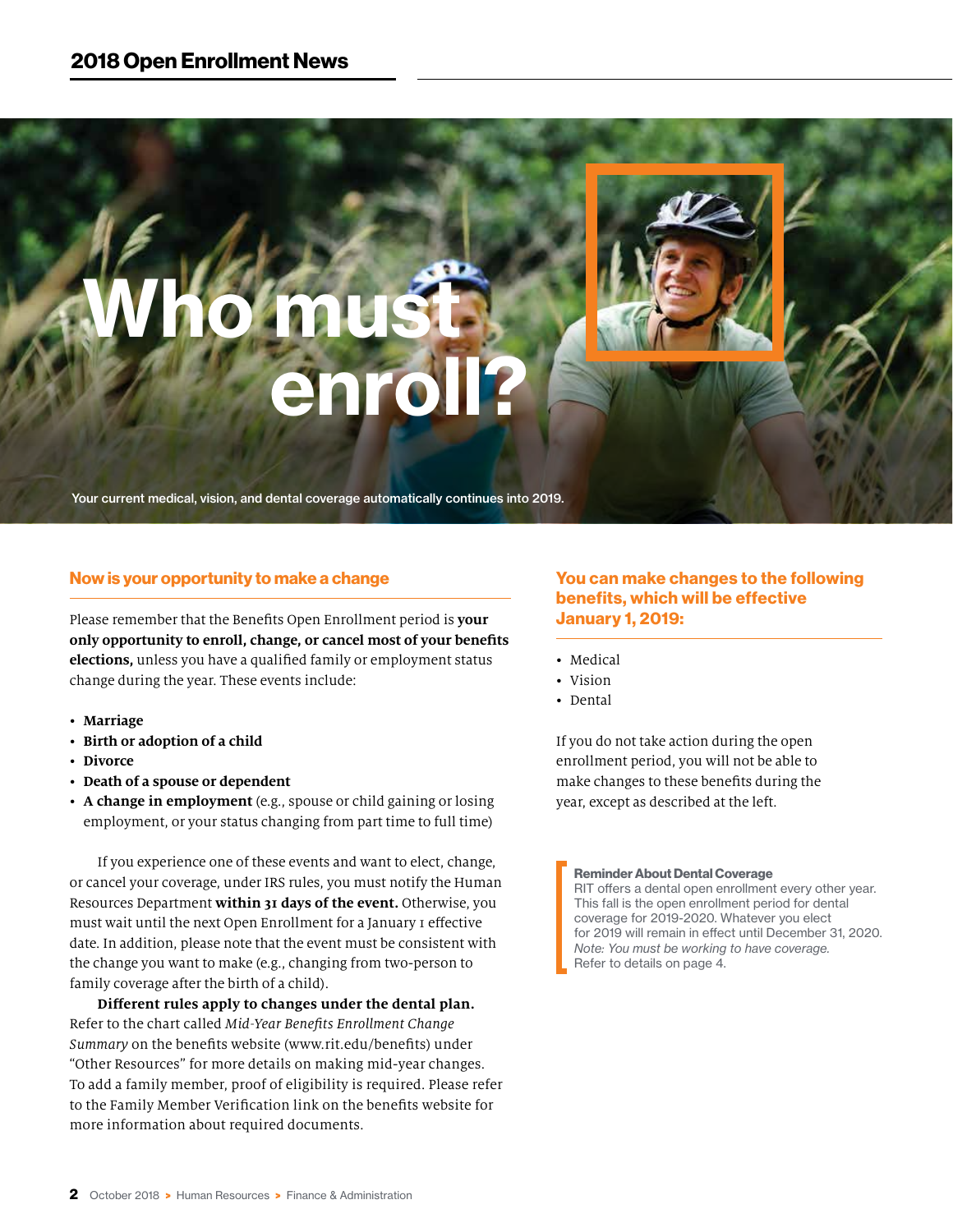#### How to Enroll

If you would like to enroll, change, or cancel your medical, dental, and/or vision coverage, complete the form called Benefits Enrollment/Change Form—Adjunct Employees, which is found at the forms link on the benefits website at www.rit.edu/benefits. You will find the 2019 contribution amounts on page 12. Remember, you are eligible for coverage in terms in which you work.

#### Reminders About Coverage for Older Children

Did your child graduate from college? Did your child get a new job that provides health insurance? Consider removing your child from your plan during the open enrollment period, even if you still need to have family coverage. You cannot add or remove children from your benefits mid-year unless you have a qualifying event for that specific child as described on page 2.

*Example: Joe has family coverage for himself, his wife, and two children. His first child, Eric, graduates from college and gets a job with health insurance. Joe still needs family coverage so he does not drop Eric from his coverage at that time or during the next benefits open enrollment period. The following year, his second child, Andrea, graduates and gets a job with health insurance. Because Joe did not drop Eric when he first obtained other coverage or during the following open enrollment period, he cannot drop Eric now; he can drop Andrea because there is a qualifying event (i.e., she obtained other coverage within 31 days of the requested change). He has to wait until the next open enrollment to drop Eric, at which time he can change to two-person coverage.*



## 2018 Benefits Fair

October 23 & 24 9 a.m. – 3 p.m. (both days) Fireside Lounge, Student Alumni Union

#### Representatives available from:

- Medical and Dental (Excellus BlueCross BlueShield)
- RIT Prescription Drug (OptumRx)
- Wegmans Pharmacies
- Rochester Regional Health and On-Campus Primary Care Practice
- Beneflex (Lifetime Benefit Solutions)
- Vision Care Plan (VSP)
- Retirement Plan Recordkeepers (Fidelity and TIAA)
- Life, AD&D, and Disability Insurance (Prudential)
- Employee Assistance Plan (GuidanceResources)
- Identity Theft Protection (IdentityForce)
- Legal Services Plan (Hyatt)
- Pet Insurance (Nationwide) (Oct. 23rd only)
- New York's 529 College Savings Program
- Auto/Home Owner's Insurance (Mercer)
- Home Owner Partnership (City of Rochester)
- Advantage Federal Credit Union
- RIT's Better Me Employee Wellness Program
- RIT's Human Resources, Dining Services, Ombuds Office, Staff Council, NTID Hearing Aid Shop, Information Security Office, Payroll

#### Free Services Including:

Chair Massages Blood Pressure Checks Body Fat Analysis

### Enter and Win!

Prize Drawings & Free Giveaways UNDER IRS REGULATIONS, PRIZES MAY BE TAXABLE.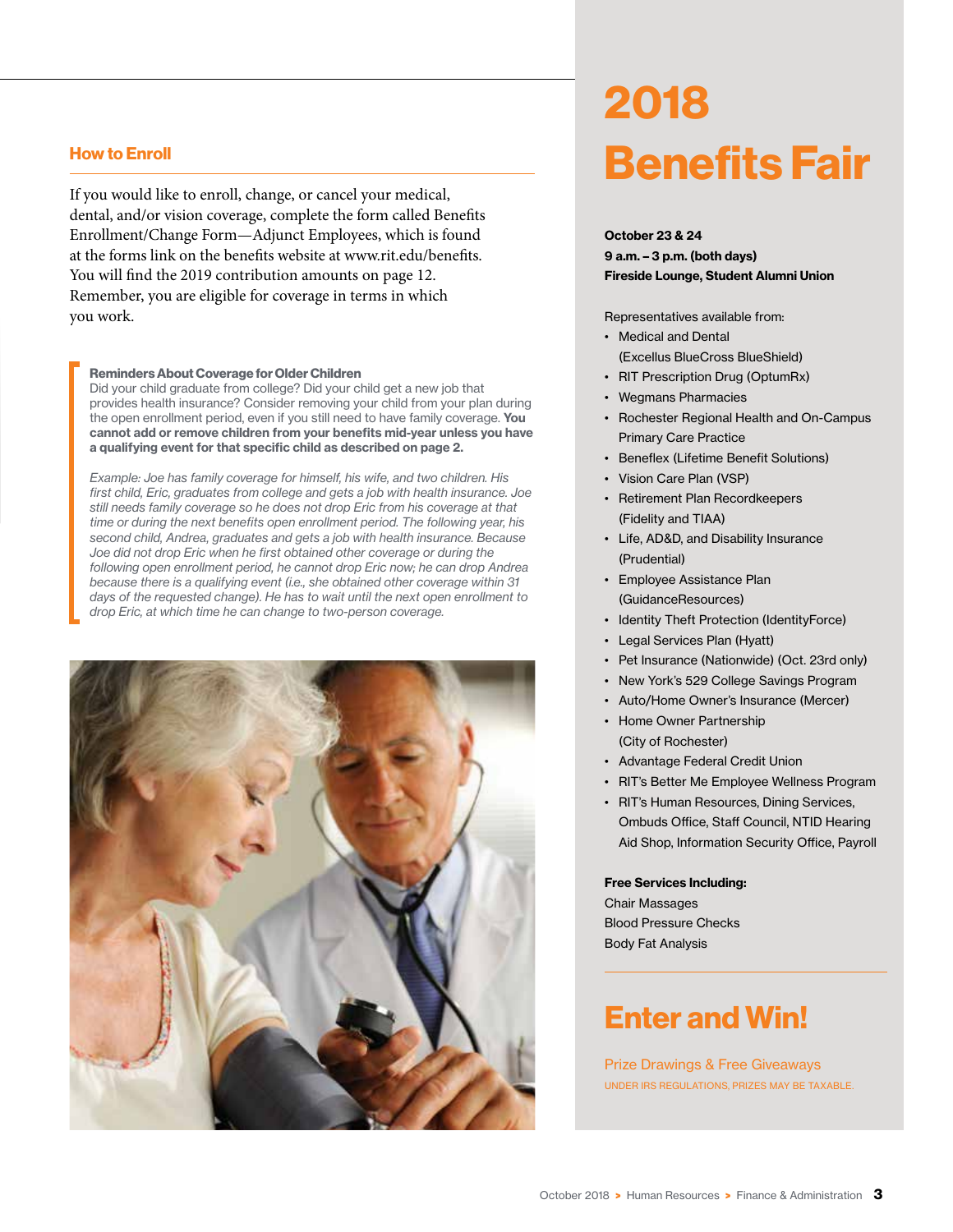#### It's Dental Open Enrollment Year!

In the fall of 2016, we announced the addition of the Enhanced Dental Plan, which has a higher level of benefits and employee premium contributions than the Standard Dental Plan. Many employees took advantage of the new higher level plan and have had this coverage in 2017 and 2018.

With this two-plan structure, we offer dental open enrollment every other year. This fall is the open enrollment period for dental coverage for 2019-2020. Whatever you elect for 2019 will remain in effect until December 31, 2020, including if you waive coverage. The only exception for making a change is if you have an IRS-approved qualifying event that allows you to change coverage. Please refer to the *Mid-Year Benefits Enrollment Change Summary* found in the Other Resources section of the HR website.

There are no changes in the Standard Dental Plan or the Enhanced Dental Plan coverage for 2019. Please refer to the chart for more information.

| <b>Service</b>                                                                   | <b>Standard Dental Plan</b>                    | <b>Enhanced Dental Plan</b>     |
|----------------------------------------------------------------------------------|------------------------------------------------|---------------------------------|
| Preventive                                                                       | 100%                                           | 100%                            |
| Deductible (major and minor<br>restorative services)                             | \$25 per person, maximum of<br>\$75 per family | None                            |
| <b>Minor Restorative Services</b>                                                | 80%                                            | 80%                             |
| <b>Major Restorative Services</b>                                                | 50%                                            | 80%                             |
| <b>Restorative Maximum</b><br>(max that the plan will pay in<br>a calendar year) | \$1,250 per year                               | \$2,500 per year                |
| Orthodontia (lifetime maximum)                                                   | \$1,250 for children under age 19              | \$2.500 for adults and children |

Employee contributions for each of the dental options is shown in the chart on page 12. There is a very small increase in the contribution amounts for 2019. Please note that employee contributions may increase for 2020 if plan costs increase.

#### Dental Plan Reminder

Coverage under RIT's dental plan is subject to Excellus' determination that services are medically appropriate. When you are going to have restorative services such as crowns, bridges, dentures, and implants, be sure to have your dental provider submit a request for a predetermination before services are performed. This will ensure that you will know in advance what will and will not be covered, and how much you will be required to pay.

#### New Dental ID Cards

Excellus is changing the claims processing system it uses for dental claims. As a result, dental plan participants will receive new ID cards, with a new ID number, in the mail from Excellus by the end of December. According to Excellus, some of the advantages of the new system include:

- A simpler and easier-to-understand explanation of benefits after you have a dental service
- Access to convenient web tools 24 hours a day, seven days a week at ExcellusBCBS.com
- Ability to view your account information, benefit details, claim status, and more
- An improved member experience overall

Please be sure to show your dental providers your new ID card at your first visit in 2019.

Your dental election will be in effect for 2019 and 2020. You will not be able to change plans, add or remove dependents, or cancel coverage, except for a limited list of IRS-approved qualifying events (please refer to the *Mid-Year Benefits Enrollment Change Summary*  in the Other Resources section of the HR website).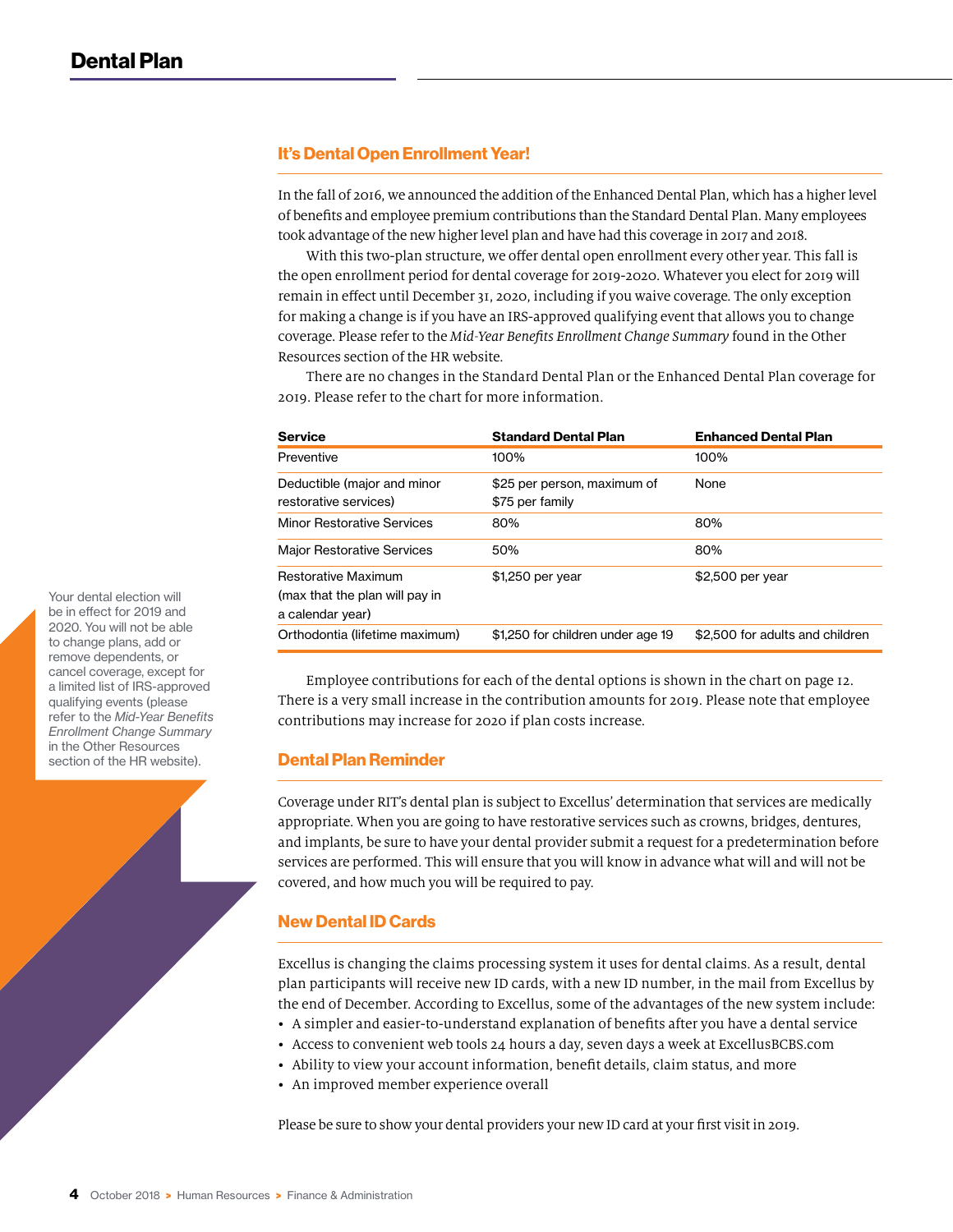

#### Take Care of Those Teeth!

While some people do not look forward to seeing the dentist, the American Dental Association recommends regular dental visits in order to maintain optimal oral health.

Here's why:

- Prevention is the most important thing in dental care.
- There is mounting evidence of the connection between oral health and a person's overall health. In fact, up to 120

medical conditions can be detected early through dental exams, including thyroid problems, heart disease, diabetes, and cancer.

• Your smile can do more than you think: Smiling sends a message to your brain to release neuropeptides, which lower stress. It also gives you a boost of dopamine, endorphins, and serotonin, so you feel happier and more relaxed.

#### 5 Tips to Take On Dental Anxiety

Do dental visits stress you out? Here's how you can overcome it:



If you are enrolled in one of RIT's dental benefit options, your preventive visits are covered at 100% at participating dentists. If you do not have a dentist, please visit www.ExcellusBCBS.com/findadentist to find a dentist near you, then schedule your next checkup.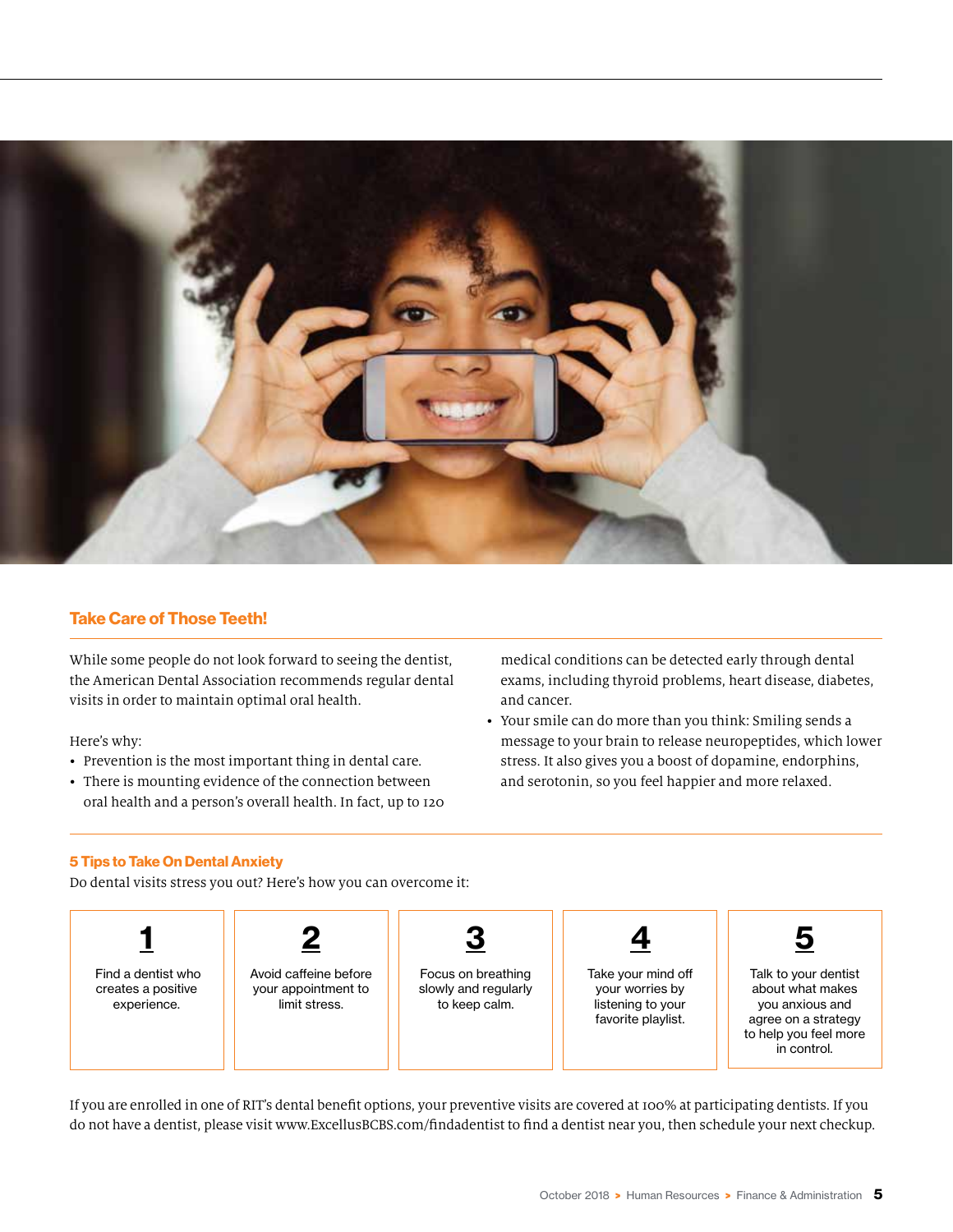#### Telemedicine—A Convenient Way to Seek Medical Care

With telemedicine, a doctor's care is just a phone call away. The newest way to access care is through Excellus BlueCross BlueShield's partnership with MDLive. Telemedicine lets you talk to a doctor anytime, anywhere. It's simple—and it's no surprise more people are making the call to try it out.

#### **What is telemedicine?**

A fast way to get access to care 24 hours a day/7 days a week/365 days a year—even on holidays. All you need is a computer, tablet, or smartphone. Please refer to the information below on how to register.

#### **When to use telemedicine**

- Primary care isn't available
- Traveling and in need of care
- Nonemergency medical issue (instead of going to urgent care)

Telemedicine is best for common, nonemergency issues for adults and/or children.

#### Adults **Adults Children**

Acne **Allergies** Asthma **Bronchitis** Cold and Flu Fever Headache Infections Insect Bites

Joint Aches and Pains Nausea and Vomiting Pink Eye Rashes Sinus Infection Sore Throat Sunburn Urinary Tract Infection

- Cold and Flu
- **Constipation** Earache Fever Nausea and Vomiting Pink Eye

#### **What are the advantages of telemedicine?**

**Convenience.** Get access to care in the comfort of your own home, office, or hotel room. **Savings.** The copay for a telemedicine visit under all RIT employee medical plans is only \$10.

#### **Will I be able to get a prescription using telemedicine?**

Yes, MDLive's U.S. Board-certified doctors can prescribe the medications you may need.

#### **Will my doctor be updated if I use telemedicine?**

Yes, Excellus BlueCross BlueShield reports all visits directly to your primary care physician, so everyone is on the same page.

#### **How do I get started?**

Be sure to register for MDLive now if you have not done so already so you won't have to spend time doing that when you are not feeling well. You can register online at ExcellusBCBS.com/Telemedicine, or by calling toll-free 1-866-692-5045. You will pay your copay by credit card. If you are enrolled in RIT's Beneflex plan, you can use your Beneflex flex card to pay the copay.

Visit ExcellusBCBS.com/Telemedicine to find out more today.

An employee reported to us that she used the telemedicine service the first week of January 2018.

I developed a weird rash on my stomach and arms. I could not get in to see my PCP and it didn't seem serious enough for urgent care, plus I didn't really have the time to go. So I decided to give telemedicine a try. I met with the doctor right on my desktop computer and it worked great! The process was very fast; I waited only eight minutes to see the doctor and he could see the rash from the photos I loaded to the secure portal. He sent a prescription to Wegmans and I was all set. It was so convenient. I highly recommend using telemedicine.

RIT employee

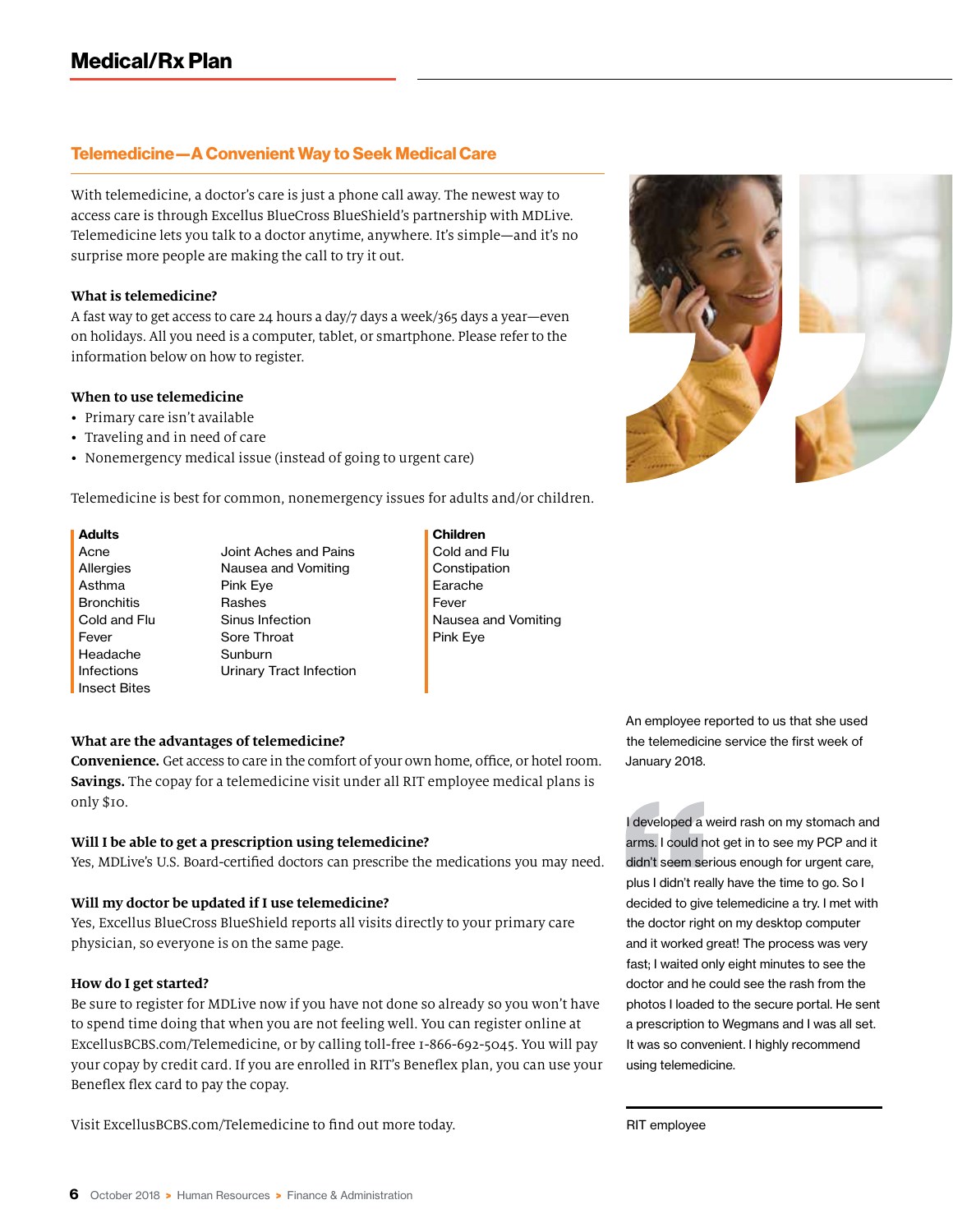#### Can You Save Thousands of Dollars a Year in Your Health Care Costs?

When did you last review your medical plan choice? Two years ago? Four years ago? When you were hired eight years ago? We have started to see more employees take the time for this review and many are enrolling in POS D. We recommend that you take the time during this year's open enrollment period to review your medical plan options and estimated health care expenses because you may be able to save thousands of dollars a year.

Check out the annual premium contribution savings by choosing POS D instead of POS A or POS B. Please remember that you will generally have higher outof-pocket costs with POS D when you use health care services.

Please refer to the Medical Benefits Comparison Book on the HR website, which has details about the coverage. With the plan information, use the "Medical Needs and Medical Choices" Excel file (two tabs in the file) to help you project what medical care you believe you and your family will need next year and how your estimated total cost (employee contributions plus out-of-pocket costs) compares between two plans.

Here is an example to help you get started. Fred currently participates in POS A, but is interested in comparing it with POS D to see if he could save some money. He has family coverage and is paid semi-monthly. Fred and his family members use Rochester Regional Health providers and he expects his family's medical and prescription drug expenses during the year to be as follows:

- Six PCP office visits
- Two specialist office visits
- No hospitalizations or other medical services
- Two 90-day prescriptions for generic maintenance medications that will be filled four times during the year at Wegmans Pharmacy
- No other medications

| <b>Annual Premium Contributions Level Adjunct</b> |                   |                 |                 |
|---------------------------------------------------|-------------------|-----------------|-----------------|
|                                                   |                   | D Compared to A | D Compared to B |
| <b>Contribution</b><br><b>Level 1</b>             | Individual        | \$1,654         | \$1,417         |
|                                                   | Two Person        | \$3,493         | \$2,937         |
|                                                   | Family            | \$4,281         | \$3,638         |
|                                                   | One-Parent Family | \$3,661         | \$2,787         |

An employee recently contacted us because he is enrolled in the POS B No Drug plan and his wife received a new medical diagnosis that will require expensive medications. These medications are not covered under the POS B No Drug plan. We never know when a new health care diagnosis will occur. If you are in the POS B No Drug plan, you may want to consider the POS D plan, which has a similar payroll contribution but does have prescription drug coverage.

| Fred's Example                                                                | <b>POS A</b> | <b>POSD</b> |
|-------------------------------------------------------------------------------|--------------|-------------|
| Per pay period medical contribution                                           | \$538.73     | \$360.37    |
| Pay periods with deductions in year                                           | 24           | 24          |
| Annual medical contribution                                                   | \$12,929.52  | \$8,648.88  |
| Primary care physician (PCP) office visit copay                               | \$20         | \$30        |
| Estimated annual PCP visit cost                                               | \$120        | \$180       |
| Specialist office visit copay                                                 | \$25         | \$35        |
| Estimated annual specialist visit cost                                        | \$50         | \$70        |
| Estimated annual cost for 90-day supply of generic<br>maintenance medications | \$150        | \$640       |
| Total expected costs                                                          | \$13,249.52  | \$9,538.88  |
| Expected annual savings by choosing POS D                                     |              | \$3,710.64  |

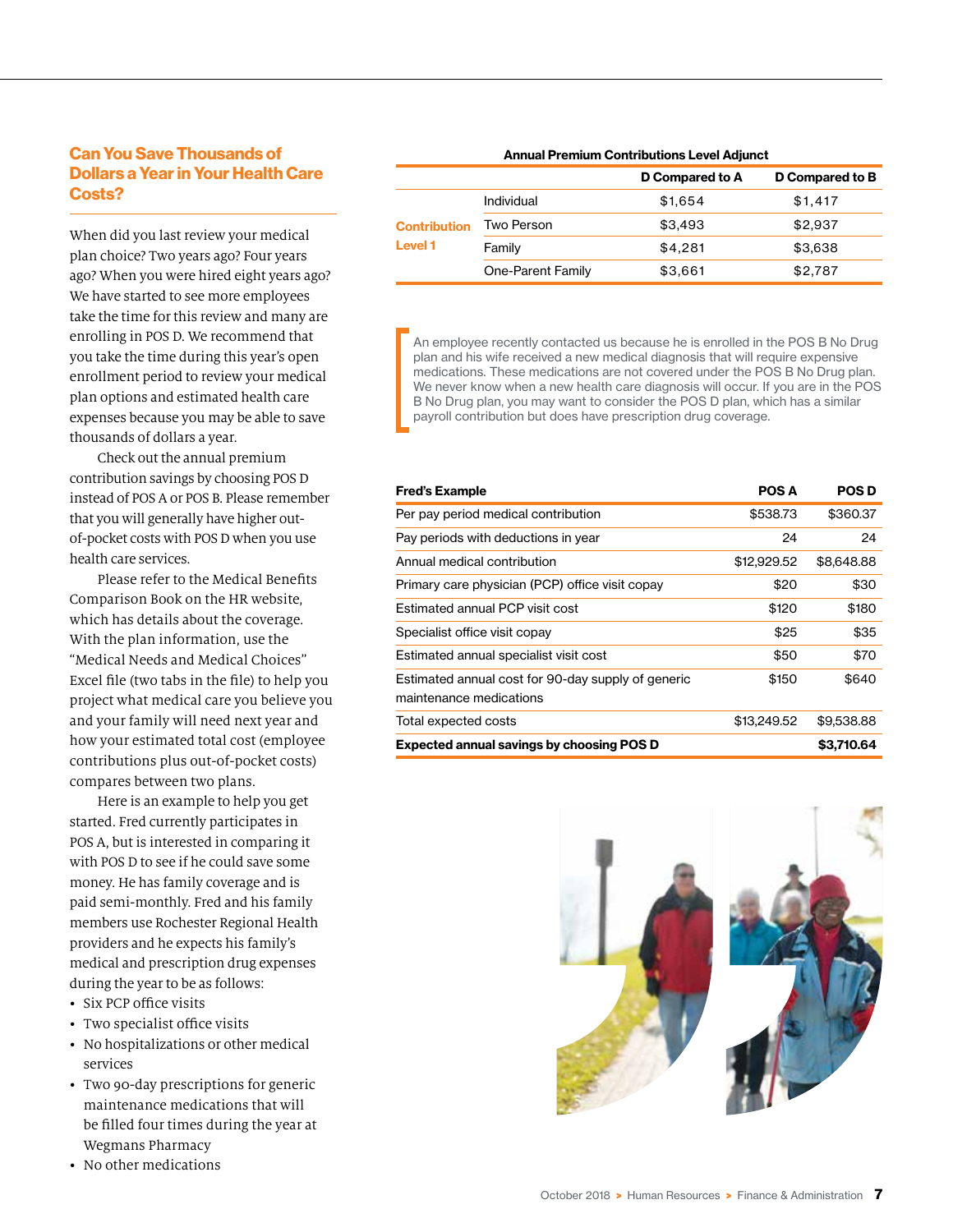#### OpenNotes: More Transparency in your Health Care

OpenNotes is a national movement dedicated to making health care more open and transparent by encouraging medical professionals to make their visit notes available to patients through a secure web portal. Currently, more than 27 million U.S. patients at more than 100 institutions have access to their visit notes. Enabling patients to read and review the notes written after a medical visit is an important way to improve provider-patient communication, to enhance engagement, and to help patients become more active in their own care. Ninety-nine percent of patients who see their notes report feeling the same or better about their physician after reading notes. Research also continues to show that engaged patients have better health outcomes.

Through a New York State Health Foundation grant, UR Medicine & Rochester Regional Health are partnering on this emerging trend to make health care more open and transparent. Initially, providers will be encouraged to voluntarily share visit notes. By early December, RRH and UR Medicine anticipate that the majority of clinic notes will be automatically shared with patients.

The two hospital systems are also working with the Monroe County Medical Society to ensure that all electronic medical record systems are capable of supporting physicians who elect to share their notes with their patients. For more information, or to sign up for patient portals at Rochester Regional Health or UR Medicine, please go to:

#### **Rochester Regional Health**

https://mycare.rochesterregional.org/mychart/

#### **UR Medicine**

https://mychart.urmc.rochester.edu/mychart/

#### Take Advantage of Our Partnership with Wegmans **Pharmacies**

RIT has had a preferred pharmacy arrangement with Wegmans Pharmacies for many years. This means that:

- Your copay at Wegmans will be lower than at other retail pharmacies for 30-day supplies of prescription drugs.
- Your copay at Wegmans will be equal to the OptumRx mail pharmacy copay for 90-day supplies of maintenance medications.
- Wegmans is the only retail pharmacy at which you can get a prescription filled for more than a 30-day supply.
- Wegmans is the only retail pharmacy at which you do not pay a much higher copay after the first three fills of a maintenance medication.

The majority of RIT prescription drug plan members are using Wegmans to fill their prescriptions. If you are not, you may want to consider switching. Wegmans offers free home shipping, so if a Wegmans pharmacy is not convenient to your home, this needn't prevent you from purchasing your maintenance prescriptions at Wegmans.

Please note that specialty medications as defined by OptumRx must be filled by Briova, OptumRx's specialty pharmacy.

#### Preventive Care Products Without Cost Sharing

Under the Affordable Care Act, pharmacy benefit plans must cover certain preventive care medications at 100%—without charging you a copay, co-insurance, or deductible. These products include:

- U.S. Preventive Services Task Force A & B Recommendation medications
- Food and Drug Administration (FDA) approved prescription and over-the-counter (OTC) birth control (contraceptives) for women.

You can find an updated list of no-cost preventive care medications on the OptumRx website. You can use your OptumRx member ID card to get the products on this list for no cost if they are:

- Prescribed by a health care professional
- Age and condition appropriate
- Filled at a network pharmacy, including Wegmans (if you get these items at an out-of-network pharmacy, you will have to pay the full cost for them).

Effective November 1, 2018, Vitamin D supplements for those age 65 and older will no longer be covered at 100%. The U.S. Preventive Services Task Force has concluded that the current evidence is insufficient to assess the effectiveness of preventing bone fractures in falls, which was the rationale for covering it at 100%.

#### 2019 Out-of-Pocket Maximums

As required under federal law, RIT's medical/prescription drug (Rx) plans have out-of-pocket maximums. These maximums provide important protection for the few people who have high out-of-pocket medical/Rx expenses, since it limits the total amount you will have to pay during the plan year for eligible expenses.

The federal government generally increases these amounts annually and will do so again for 2019. When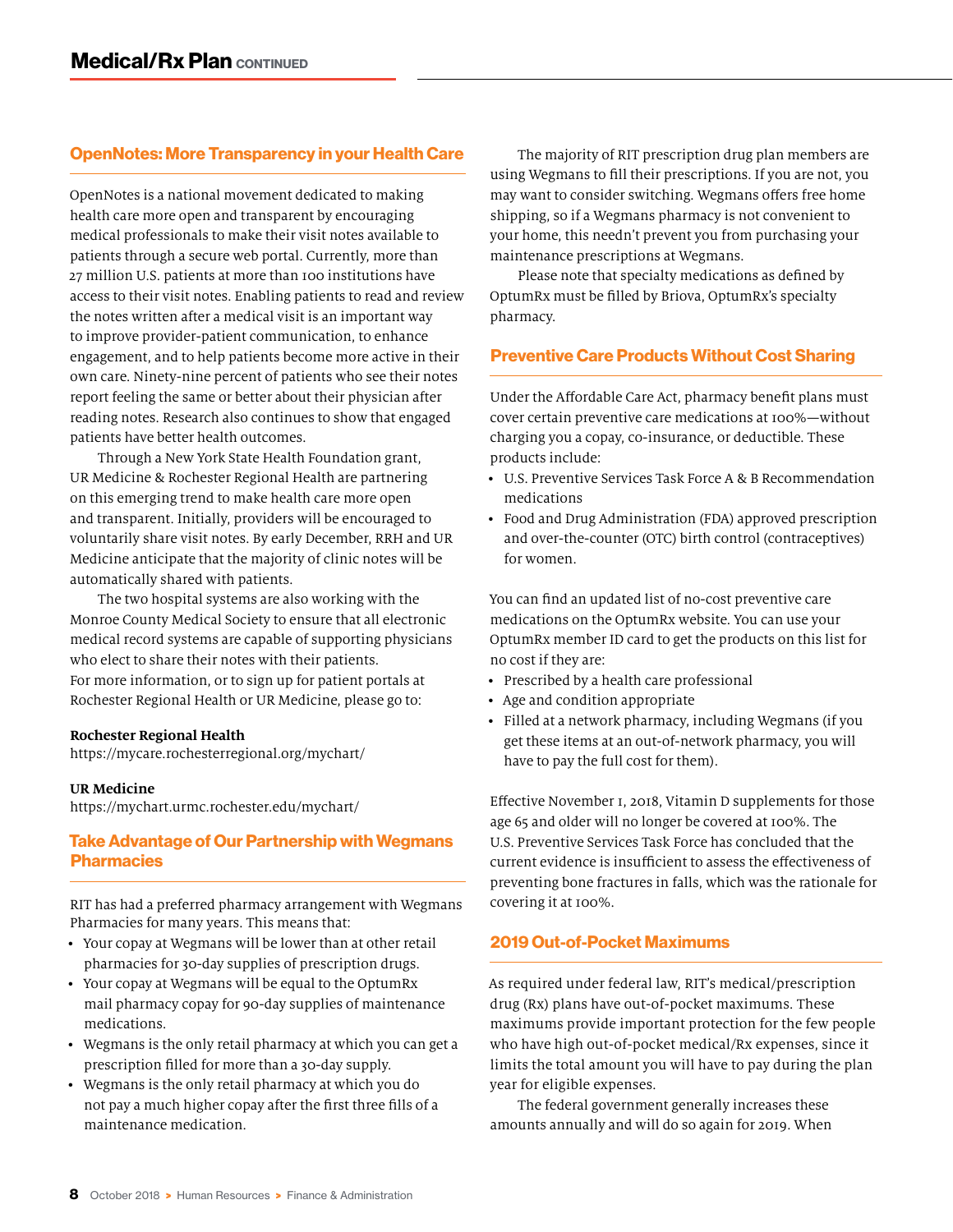this occurs, RIT increases the medical and/or Rx out-ofpocket maximums accordingly. For 2019, both medical and prescription drug plan out-of-pocket maximums both in and out of network will increase. For details, please refer to the Medical Benefits Comparison Book on the HR Benefits website.

#### Rochester Regional Health Family Medicine at RIT

The Rochester Regional Health Family Medicine practice opened on the RIT campus in fall 2015. Staffed by Dr. Eric Wilcox and Physician Assistant Mackenzie Neal (who graduated from RIT's PA program!), the convenient practice offers a wide range of primary care services. Participants in any of RIT's point-of-service (POS) medical plans pay a lower PCP copay for an office visit at the practice. **Another positive for you:** *they have same-day appointments available for RIT employees in the RIT health plan, even if Dr. Wilcox is not your primary care physician (PCP), and for those not in the RIT health plan for whom Dr. Wilcox is their PCP.* The practice is accepting new patients. If you would like to designate Dr. Wilcox as your PCP, you can make the update at any time on the Excellus BlueCross BlueShield website or by contacting Excellus directly. You should also contact the practice at 922-3100 to register as a patient.

#### Outpatient Lab at RIT

Adjacent to the practice is the Rochester Regional Health Outpatient Lab, where you can have blood drawn or provide a urine sample. The hours of operation are Monday-Friday 7 a.m.-4 p.m. (closed for lunch noon-1 p.m.). The lab is open to the public and no appointment is required, but you will need to bring a lab request from your medical provider if the provider is not in the RRH network.

#### Charged the Wrong Copay for RRH provider?

We have worked with Excellus and RRH to make improvements in the claim and copay process. If you go to an RRH provider and believe you are being charged the wrong copay at the time of service, you can show them the RRH language on your ID card and request that they verify the copay with Excellus. If the provider requires you to pay a copay amount that is higher than you think it should be, you can check the details of the paid claim once Excellus has processed it. You can call Excellus, refer to the Monthly Health Summary they mail you, or check the online Claim Center after you log in at www.excellusbcbs.com. If Excellus processed the claim with a lower copay than what you paid,



you can contact the provider to request a refund rather than having a credit in their system.

#### Reminder About Privacy Laws

Privacy laws prohibit health care providers and insurance companies from disclosing to another person, such as a family member, protected health information (PHI) related to your health coverage without your written authorization. Complete an authorization if you or a family member (age 18 or older) wish to designate an individual to receive information about your health care coverage and protected health information.

For Excellus, the information is in the Manage Your Privacy link on the Excellus website. For OptumRx, the authorization form to download and complete is in the Tools & Resources section of the OptumRx website. Check with your health care providers about what they need.

#### Rochester Regional Health's Mobile Mammography Center at RIT on October 24

Rochester Regional Health's Mobile Mammography Center is making state-of-the-art breast cancer screenings more accessible to women throughout our community. The mobile center offers a spacious, comfortable, spa-like atmosphere with two private dressing rooms, and provides: 3D mammography screenings from certified technologists Evaluation of results by board-certified radiologists

To schedule your mammogram, call 585-922-PINK (7465).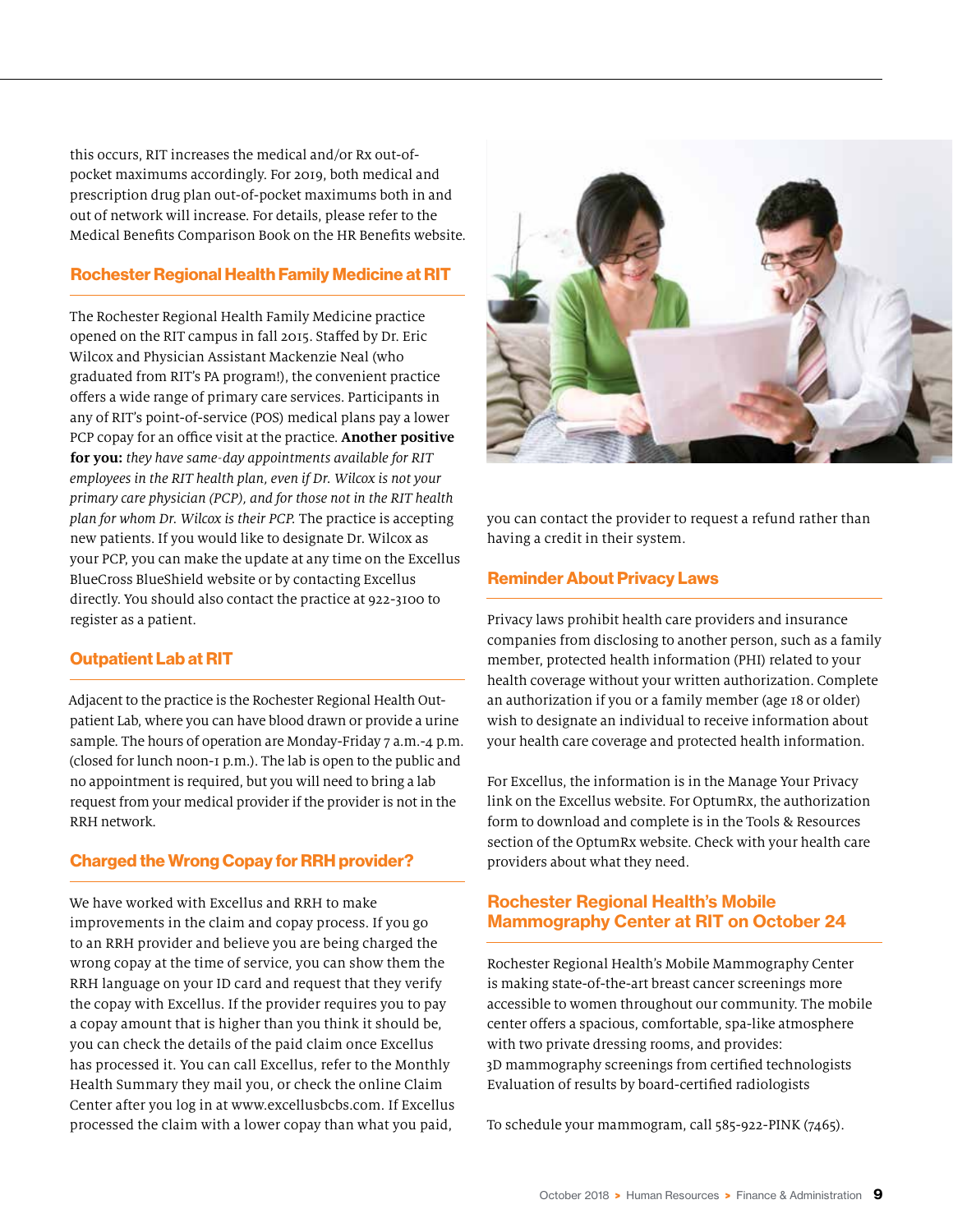#### Increase in the New York State Paid Family Leave Benefit for 2019

Good news! New York state recently announced an increase to the New York State Paid Family Leave Program (NYS PFL), effective January 1, 2019 – December 31, 2019. If approved, there will be increases for 2020 and 2021 as well.

This program began in 2018 to provide job-protected, partial-paid leave for eligible employees to:

- bond with a new child
- care for an eligible family member with a serious health condition, or
- help relieve family pressures when an eligible family member is called to active military service.

The following chart compares the current 2018 benefit with the improved 2019 benefit:

| <b>Feature</b>                                                                                   | <b>2018 (Current)</b>                                                                                  | 2019 (New)                                                                                                |
|--------------------------------------------------------------------------------------------------|--------------------------------------------------------------------------------------------------------|-----------------------------------------------------------------------------------------------------------|
| Maximum leave in a<br>12-month period                                                            | 8 weeks                                                                                                | 10 weeks                                                                                                  |
| Pay replaced up to<br>maximum amount<br>based on New<br><b>York State Average</b><br>Weekly Wage | 50% up to \$652.96<br>per week (for<br>those earning over<br>\$67,907 per year.<br>the benefit is less | 55% up to \$746.41<br>per week (for<br>those earning over<br>\$70,569.52 per year,<br>the benefit is less |
|                                                                                                  | than 50%)                                                                                              | than 55%)                                                                                                 |

Additional details are on the NYS PFL page of the HR Benefits website. We are in the process of updating our

available resources to help employees understand the 2019 changes. We will continue to add information, including frequently asked questions, to help you understand more about this benefit.

If you have questions about your specific situation, please contact Patricia Britt in Benefits at pjbpsn@rit.edu or by phone at 585-475-2429/V.

#### Important Reminder: Review and Update Beneficiary Designations

Are your beneficiary designations up to date? Do you know who you named as your beneficiary for your retirement savings?

Events such as death, marriage, having a child, and divorce can drastically change your life. It's important that you regularly review your beneficiary designations to ensure they are up to date.

The decision to change beneficiaries depends on many factors as well as your own personal and financial situation. It is important to make updates and changes in a timely manner to ensure your benefits are distributed the way you wish them to be.

You will find information on how to update beneficiaries in the retirement plan section of the RIT HR website. If you have retirement savings at both Fidelity and TIAA, you should review and update beneficiaries at both organizations; they are separate designations.

Please remember, the unexpected can happen at any time. Don't put your loved ones in a bad situation because you didn't take the time to designate your beneficiaries.

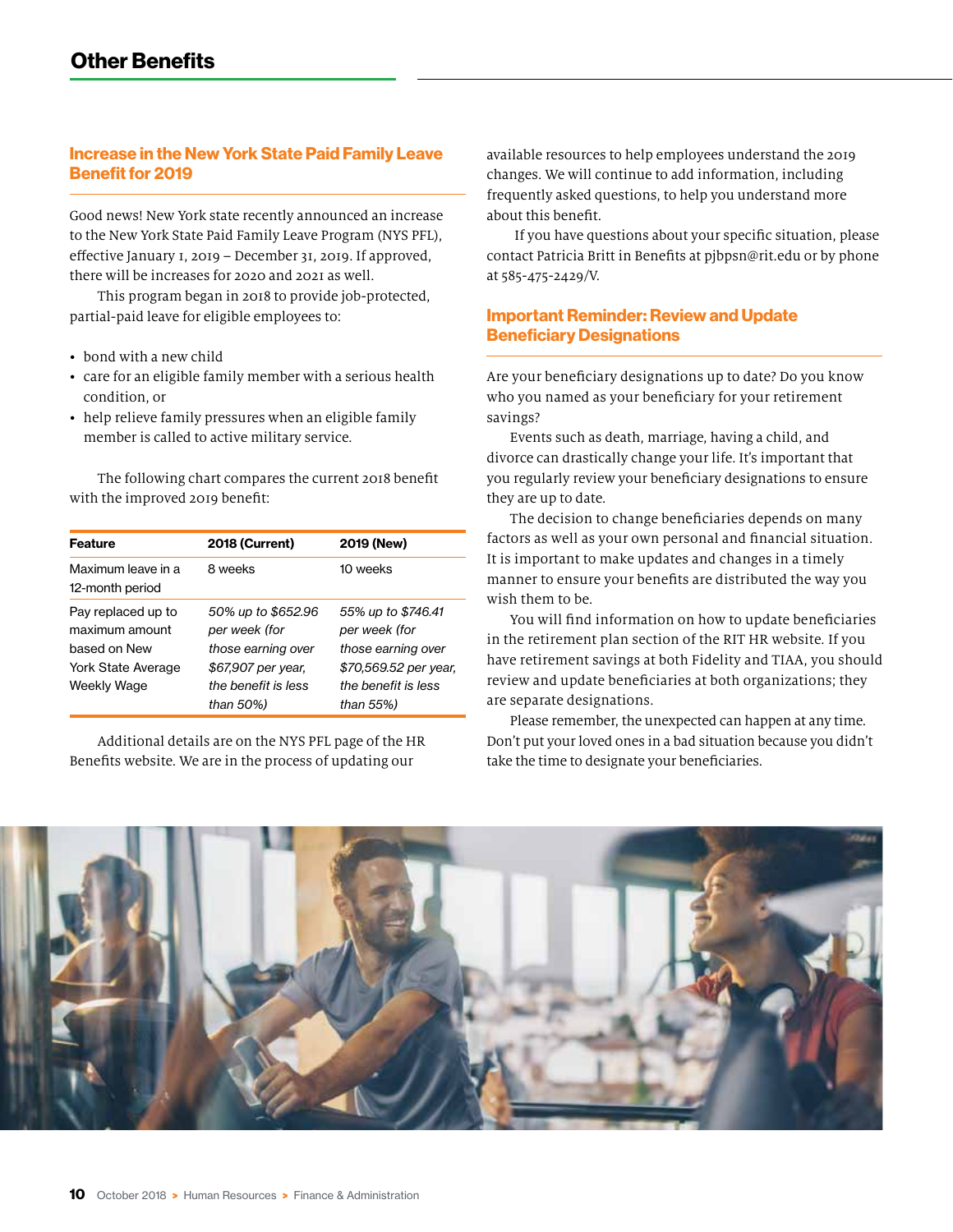#### Other Benefits and RIT Services Available to Employees

We are very fortunate to have a number of other benefits as well as services available to RIT employees right here on campus.

#### Advantage Federal Credit Union

Do your banking without having to leave work! Advantage Federal Credit Union is a full-service branch located in Global Village with five convenient ATMs on campus. The credit union offers a wide range of services for personal banking. In conjunction with RIT's Center for Professional Development (CPD), Advantage FCU offers free financial literacy classes ranging from building credit to buying your first home. For more information call 585-295-5152 or visit www.Advantagefcu.org.

#### Audiology Services

Complete audiological services are offered free of charge to all current RIT employees and students at the Audiology Center within the Communication Studies and Services (CSS) Department at NTID, located on the third floor of Lyndon Baines Johnson Hall (#60). Services include comprehensive hearing tests; selection, fitting, adjustment, troubleshooting of hearing aids, and other assistive listening technology; and cochlear implant mapping and troubleshooting. Hearing aids are available for purchase at competitive prices, as are ear molds, tubes, domes, batteries, and other accessories. The clinic also serves dependents of employees (age 6 and over), NTID alumni, and Osher students for a charge. For more information, contact the Audiology Center at 585-475-6473, audiology@rit.edu, or stop by LBJ-3130.

#### Personal Computer Repair Services at the RIT Digital Den

RIT's Digital Den, now located on campus in Monroe Hall, offers personal

computer repair service for employees and retirees. For questions and details about the plan costs, or to make an appointment with a technician, please visit www.rit.edu/digitalden or call 585-475-2505.

#### Campus Discounts at Barnes & Noble @ RIT and On-Campus Dining Facilities

Employees are entitled to a 10% discount on most items at Barnes & Noble @ RIT upon presentation of a valid faculty/staff ID card. You can also use your RIT ID card as a debit card—called Tiger Bucks—by making deposits to your Tiger Bucks account. With this account, you will receive a 10% discount at all Dining Services facilities when you pay with your ID card. You may add funds to your account as needed or choose the convenience of direct deposit through payroll deduction. You can make a deposit online or enroll online for payroll deduction at the myRIT portal (log in and click on the financial tab). For more information about Tiger Bucks, go to www.rit.edu/tigerbucks.

#### Student Life Center and Better Me Wellness Center

As an RIT employee, you have free access to RIT's recreational facilities in semesters when you are working. This includes the Student Life Center, pool, outdoor tennis courts, running track, and nature trails. The Better Me Wellness Center, located in the southwest corner of the Global Village plaza, is open 24/7 and requires RIT ID card swipe access. You will find a state-of-the-art express fitness room with treadmills, elliptical machines, a bike, leg press, universal gym, and free weights.



#### Wallace Library

There are many services offered through the Wallace Library, including access to e-books, e-journals, streaming videos, databases, books, journals, and DVDs, plus expert assistance by staff. A valid RIT ID card is required to access electronic resources and to check out materials. Go to http://library.rit.edu for more information.

#### Margaret's House

Find on-campus quality care and education for children eight weeks to eight years of age at Margaret's House. Margaret's House serves mainly children of students, staff, and faculty, but is open to families from the surrounding communities.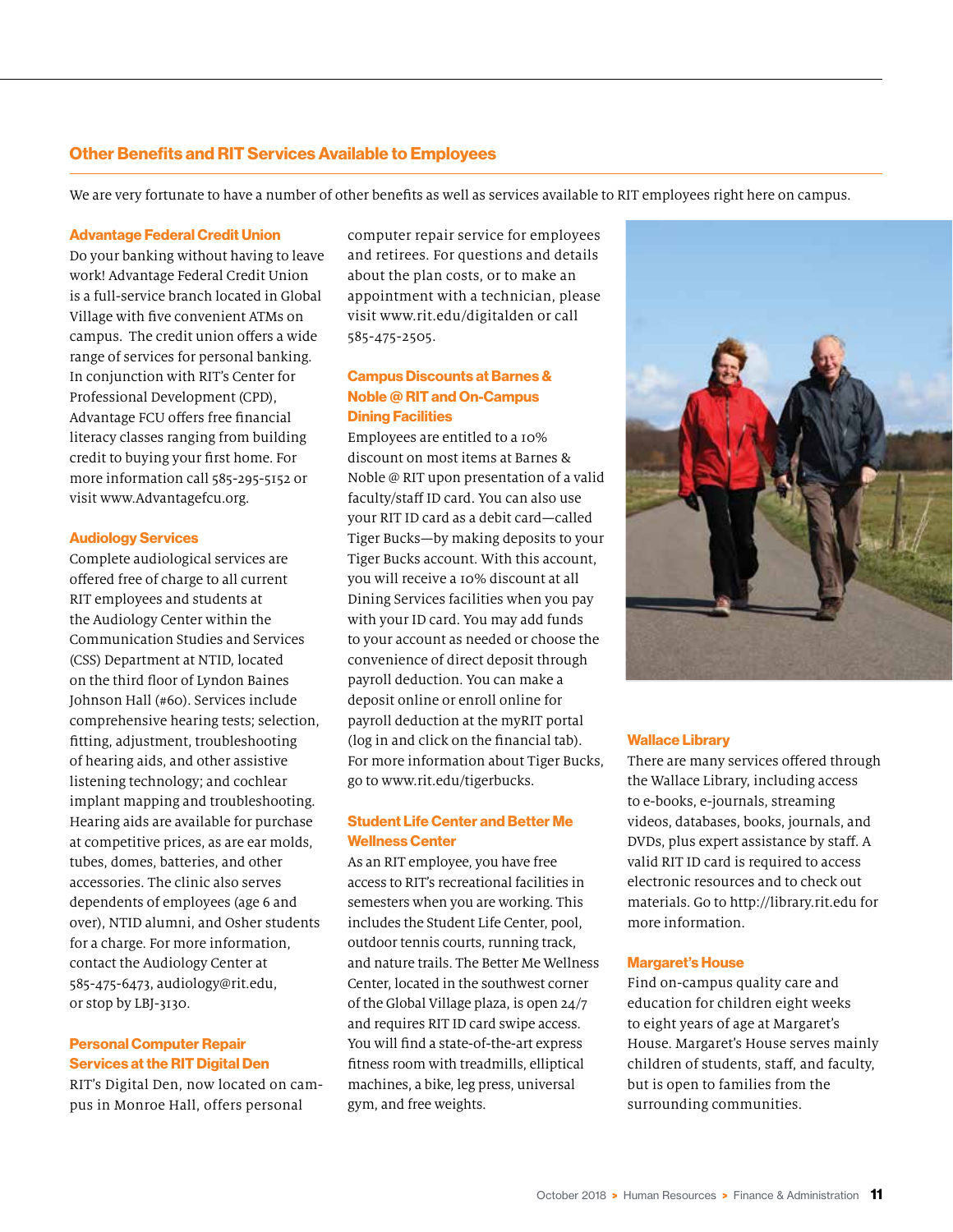## Medical, Vision & Dental Rates And

| <b>Medical, Vision &amp; Dental Rates And</b> |                          | PER PAY PERIOD EMPLOYEE CONTRIBUTION  |                             |  |
|-----------------------------------------------|--------------------------|---------------------------------------|-----------------------------|--|
| <b>Beneflex Contribution Maximums</b>         |                          | <b>ADJUNCT</b><br><b>All Salaries</b> |                             |  |
| Plan                                          | <b>Level of Coverage</b> | <b>EXEMPT</b><br>(24 Deduction)       | Nonexempt<br>(26 Deduction) |  |
| Blue Point2 POS A                             | Individual               | \$199.33                              | \$183.99                    |  |
|                                               | 2 Person                 | \$441.73                              | \$407.75                    |  |
|                                               | Family                   | \$538.73                              | \$417.89                    |  |
|                                               | One Parent Family        | \$474.88                              | \$367.50                    |  |
| Blue Point2 POS B                             | Individual               | \$189.47                              | \$174.89                    |  |
|                                               | 2 Person                 | \$418.58                              | \$386.38                    |  |
|                                               | Family                   | \$511.94                              | \$472.56                    |  |
|                                               | One Parent Family        | \$438.46                              | \$404.73                    |  |
| Blue Point2 POS B                             | Individual               | \$127.91                              | \$118.07                    |  |
| No Drug                                       | 2 Person                 | \$291.04                              | \$268.65                    |  |
|                                               | Family                   | \$354.81                              | \$327.51                    |  |
|                                               | One Parent Family        | \$317.78                              | \$293.34                    |  |
| Blue Point2 POS D                             | Individual               | \$130.41                              | \$120.37                    |  |
|                                               | 2 Person                 | \$296.20                              | \$273.41                    |  |
|                                               | Family                   | \$360.37                              | \$332.64                    |  |
|                                               | One Parent Family        | \$322.34                              | \$297.54                    |  |
| Vision Care Plan                              | Individual               | \$4.82                                | \$4.45                      |  |
|                                               | 2 Person                 | \$9.63                                | \$8.89                      |  |
|                                               | Family                   | \$15.51                               | \$14.31                     |  |
| Dental Plan                                   | Individual               | \$10.09                               | \$9.31                      |  |
| Standard                                      | 2 Person                 | \$23.60                               | \$21.78                     |  |
|                                               | Family                   | \$35.91                               | \$33.14                     |  |
| <b>Dental Plan</b>                            | Individual               | \$14.36                               | \$13.25                     |  |
| Enhanced                                      | 2 Person                 | \$34.22                               | \$31.58                     |  |
|                                               | Family                   | \$52.31                               | \$48.28                     |  |